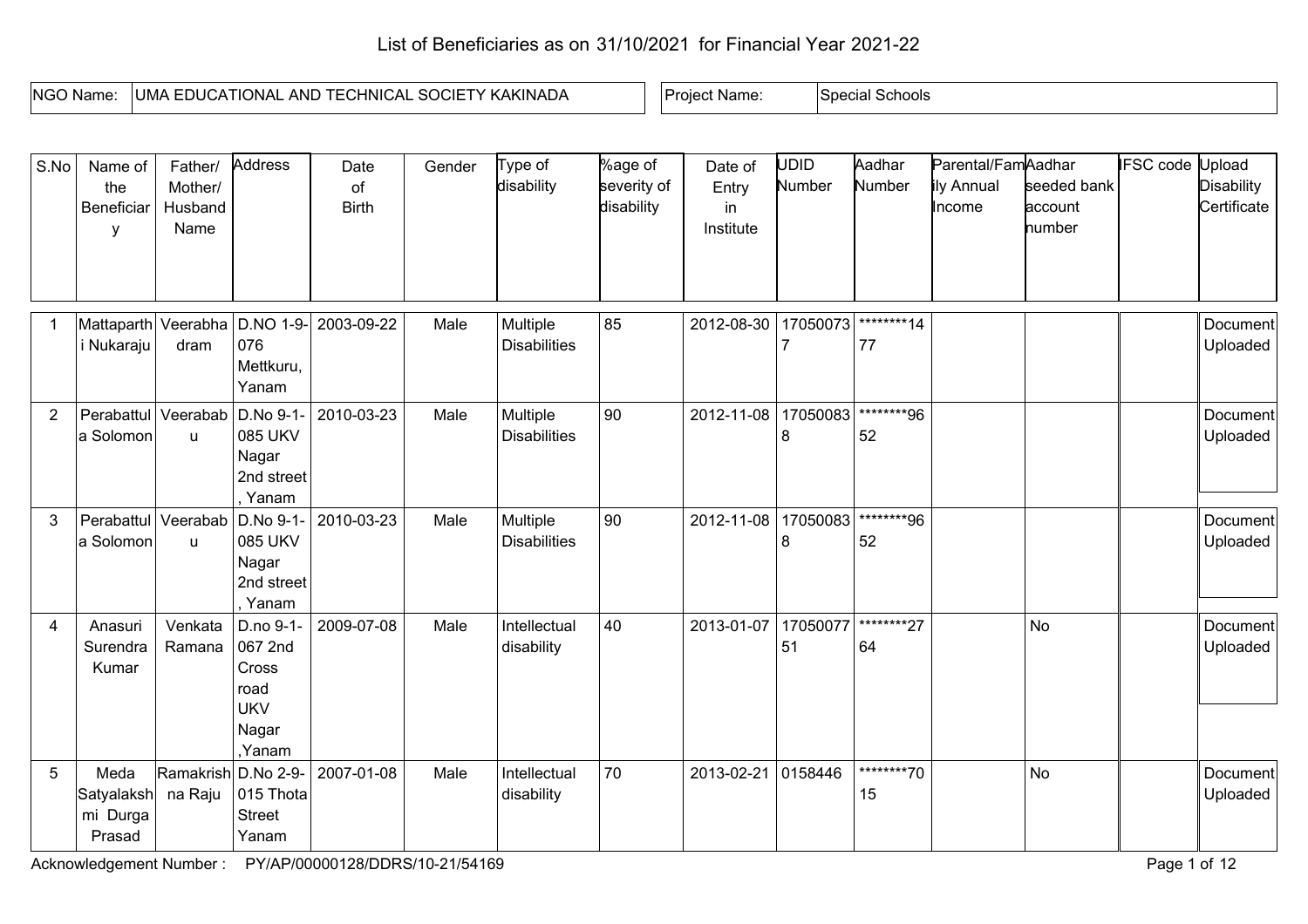| S.No           | Name of<br>the<br>Beneficiar<br>y           | Father/<br>Mother/<br>Husband<br>Name | Address                                                               | Date<br>of<br><b>Birth</b> | Gender | Type of<br>disability           | %age of<br>severity of<br>disability | Date of<br>Entry<br>in<br>Institute | <b>UDID</b><br>Number | Aadhar<br>Number  | Parental/FamAadhar<br>ily Annual<br>Income | seeded bank<br>account<br>number | <b>IFSC code Upload</b> | <b>Disability</b><br>Certificate |
|----------------|---------------------------------------------|---------------------------------------|-----------------------------------------------------------------------|----------------------------|--------|---------------------------------|--------------------------------------|-------------------------------------|-----------------------|-------------------|--------------------------------------------|----------------------------------|-------------------------|----------------------------------|
| 6              | Peddinti<br>Sri Lasya                       | VASS<br>Hari<br>Krishana              | D.No 3-2-<br>60<br>Vishnalay<br>a Street<br>,Yanam                    | 2008-09-03                 | Female | Intellectual<br>disability      | 60                                   | 2013-05-20                          | 0047311               | ********76<br>66  |                                            | <b>No</b>                        |                         | Document<br>Uploaded             |
| $\overline{7}$ | Malladi<br>Monika<br>Satya<br>Veera<br>Veni | Nookaraju                             | D.No 6-2-<br>067<br>Kurasamp<br>eta<br>,Yanam                         | 2005-10-28                 | Female | Intellectual<br>disability      | 50                                   | 2013-06-17                          | 0174472               | ********58<br>46  |                                            | No                               |                         | Document<br>Uploaded             |
| 8              | Reddy<br>Bhanu<br>Shenkar                   | Sathibabu                             | $D, no 1-1-$<br>6-031<br>Dhraksha<br>rama<br>Raod<br>,Yanam<br>533464 | 2005-09-13                 | Male   | Intellectual<br>disability      | 50                                   | 2013-07-23 0072923                  |                       | *********12<br>21 |                                            | No                               |                         | Document<br>Uploaded             |
| 9              | G Janaki<br>Pavan                           | Ramu                                  | D.No 10-<br>6-005 old<br>School<br><b>Street</b><br>Kanakalp<br>eta   | 2008-08-15                 | Male   | Intellectual<br>disability      | 50                                   | 2013-10-28                          | 50229672              | ********41<br>27  |                                            | <b>No</b>                        |                         | Document<br>Uploaded             |
| 10             | Kona<br>Venkata<br>Manoj<br>Kumar           | Nageswar<br>a Rao                     | D.No 10-<br>$7 - 106$<br>Konastree<br>t, Kanakal<br>apeta, Yan<br>am  | 2012-07-16                 | Male   | Multiple<br><b>Disabilities</b> | 70                                   | 2014-12-01                          | 50398276              | *********62<br>41 |                                            | <b>No</b>                        |                         | Document<br>Uploaded             |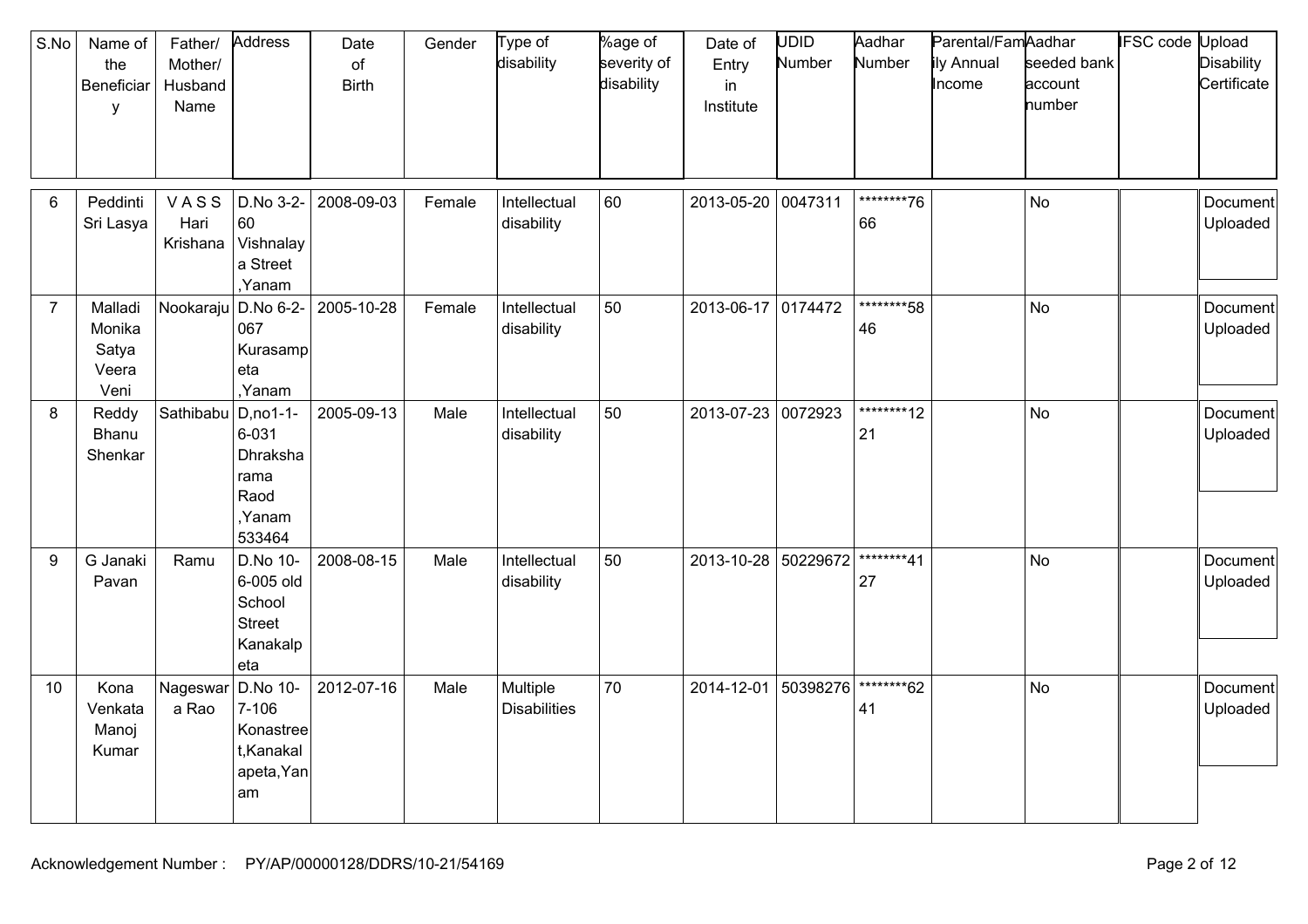| S.No | Name of<br>the<br>Beneficiar<br>y       | Father/<br>Mother/<br>Husband<br>Name | Address                                                       | Date<br>of<br><b>Birth</b> | Gender | Type of<br>disability           | %age of<br>severity of<br>disability | Date of<br>Entry<br>in<br>Institute | UDID<br>Number | Aadhar<br>Number  | Parental/FamAadhar<br>ily Annual<br>Income | seeded bank<br>account<br>number | <b>IFSC</b> code | Upload<br><b>Disability</b><br>Certificate |
|------|-----------------------------------------|---------------------------------------|---------------------------------------------------------------|----------------------------|--------|---------------------------------|--------------------------------------|-------------------------------------|----------------|-------------------|--------------------------------------------|----------------------------------|------------------|--------------------------------------------|
| 11   | Kanuboina<br>Anil Kumar                 | Srinu                                 | D.NO 9-1<br><b>127 VKC</b><br>colony<br>,Mettakur<br>u, Yanam | 2004-02-06                 | Male   | Multiple<br><b>Disabilities</b> | 75                                   | 2015-03-10                          | 50051063       | ********20<br>31  |                                            | <b>No</b>                        |                  | Document<br>Uploaded                       |
| 12   | Pesangi<br>Yogeswar<br>Simhadri         | Apparao                               | $D.NO 5-8$ -<br>220<br>Giriyampe<br>ta, Yanam                 | 2005-09-05                 | Male   | Multiple<br><b>Disabilities</b> | 100                                  | 2015-07-07                          | 50021050       | ********51<br>84  |                                            | <b>No</b>                        |                  | Document<br>Uploaded                       |
| 13   | Vallu<br>Divya<br>Krupa                 | Lavaraju                              | D.No 5-8-<br>207<br>Giriyampe<br>ta, Yanam                    | 2007-05-08                 | Female | Multiple<br><b>Disabilities</b> | 90                                   | 2015-07-07                          | 50210414       | ********39<br>38  |                                            | <b>No</b>                        |                  | Document<br>Uploaded                       |
| 14   | Balasani<br>Veea<br>Babu                | Krishna<br>murthy                     | D.no 5-<br>$12 - 13$<br>Savitri<br>Nagar<br>Yanam             | 2012-11-09                 | Male   | Multiple<br><b>Disabilities</b> | 50                                   | 2016-06-13                          | 70574105       | *********55<br>62 |                                            | <b>No</b>                        |                  | Document<br>Uploaded                       |
| 15   | Dhandupr<br>olu Jemes                   | Srinu                                 | D.No 7-<br>11-2011<br>old<br>Rajeev<br>Nagar<br>,Yanam        | 2010-05-04                 | Male   | Multiple<br><b>Disabilities</b> | 50                                   | 2016-06-15                          | 50075806       | ********83<br>95  |                                            | <b>No</b>                        |                  | Document<br>Uploaded                       |
| 16   | Rayudu<br>Samanath<br>Krishna<br>Kumari | Anjaneyul<br>u                        | D.No3-1-<br>1 Boat<br>Street, Ya<br>nam                       | 2012-02-05                 | Female | Intellectual<br>disability      | 50                                   | 2016-08-09                          | 50157907       | ********27<br>62  |                                            | <b>No</b>                        |                  | Document<br>Uploaded                       |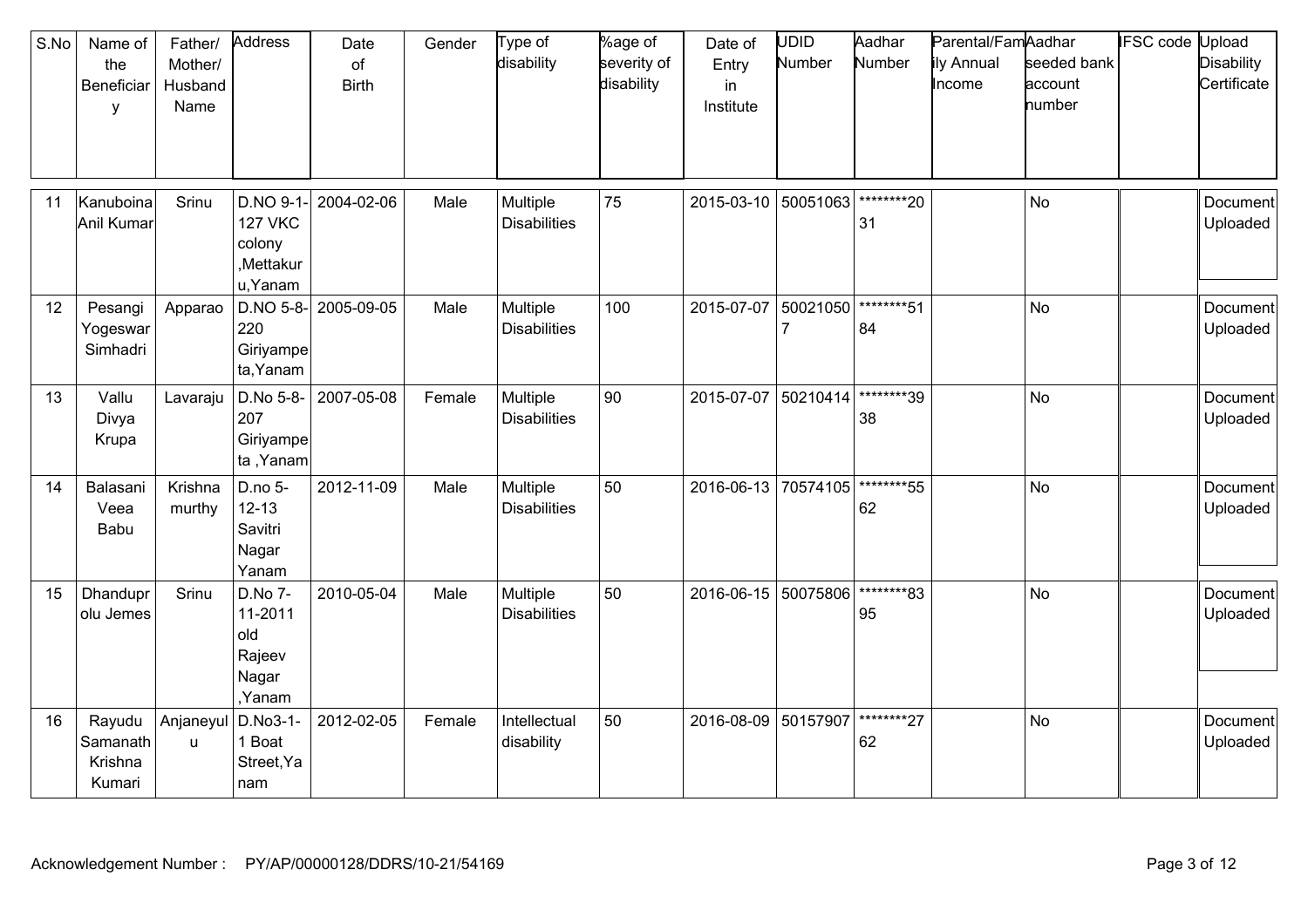| S.No | Name of<br>the<br>Beneficiar<br>y       | Father/<br>Mother/<br>Husband<br>Name | Address                                                  | Date<br>of<br><b>Birth</b> | Gender | Type of<br>disability           | %age of<br>severity of<br>disability | Date of<br>Entry<br>in<br>Institute | JDID<br>Number | Aadhar<br>Number  | Parental/FamAadhar<br>ily Annual<br>Income | seeded bank<br>account<br>number | IFSC code | Jpload<br><b>Disability</b><br>Certificate |
|------|-----------------------------------------|---------------------------------------|----------------------------------------------------------|----------------------------|--------|---------------------------------|--------------------------------------|-------------------------------------|----------------|-------------------|--------------------------------------------|----------------------------------|-----------|--------------------------------------------|
| 17   | Pamapana Bhemesw<br>Lakshmi<br>Siva Sai | ara rao                               | D.No 4-5-<br>45<br>Pillaraya<br><b>Street</b><br>,Yanam  | 2009-07-07                 | Male   | Intellectual<br>disability      | 50                                   | 2016-08-18                          | 50100936       | ********22<br>52  |                                            | No                               |           | Document<br>Uploaded                       |
| 18   | Nandi<br>Shamili                        | Sunil                                 | D.No 8-4-<br>003<br>masidh<br>street<br>yanam            | 2003-08-10                 | Female | Intellectual<br>disability      | 40                                   | 2016-08-18                          | 80255363       | ********96<br>20  |                                            | No                               |           | <b>Document</b><br>Uploaded                |
| 19   | Nisanth<br>Kanneedi                     | Srinivasa<br>rao                      | D.No 9-2-<br><b>172 UKV</b><br>Nagar,<br>Yanam           | 2011-04-20                 | Male   | Cerebral<br>palsy               | 60                                   | 2016-08-19                          | 70529248       | ********15<br>54  |                                            | <b>No</b>                        |           | Document<br>Uploaded                       |
| 20   | Dommiti<br>Ramesh                       | Vadapalli                             | $DNO$ 4-5-<br>16<br>Pillaraya<br><b>Street</b><br>,Yanam | 2006-06-27                 | Male   | Multiple<br><b>Disabilities</b> | 70                                   | 2016-09-14                          | 50084615       | *********25<br>17 |                                            | No                               |           | Document<br>Uploaded                       |
| 21   | Akula<br>Dinesh                         | Yedukond<br>allu                      | D.NO 9-1-<br>114,3rd<br>street<br>,UKV<br>nagar<br>yanam | 2006-07-27                 | Male   | Intellectual<br>disability      | 90                                   | 2016-09-14                          | 50160804       |                   |                                            | <b>No</b>                        |           | Document<br>Uploaded                       |
| 22   | Rayavarap Suryanara D.No 8-<br>u Ramya  | yna                                   | 120/24<br>Flood<br>bank<br>Raod<br>,Yanam                | 2005-12-26                 | Female | Hearing<br>impairment           | 100                                  | 2016-11-23 50083068                 |                |                   |                                            | No                               |           | Document<br>Uploaded                       |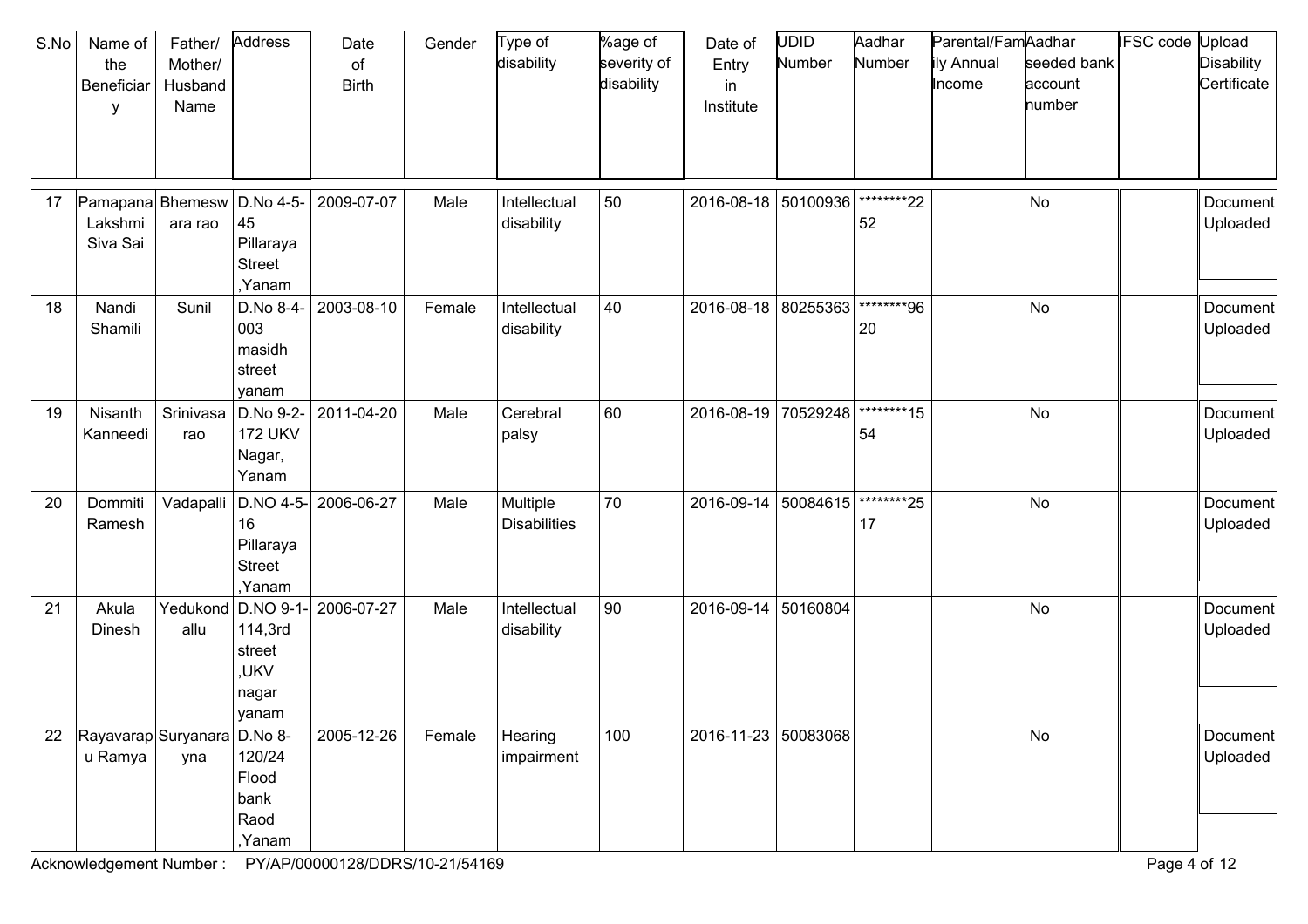| S.No | Name of<br>the<br>Beneficiar<br>У | Father/<br>Mother/<br>Husband<br>Name | Address                                                                    | Date<br>of<br><b>Birth</b> | Gender | Type of<br>disability      | %age of<br>severity of<br>disability | Date of<br>Entry<br>in<br>Institute | UDID<br>Number | Aadhar<br>Number  | Parental/FamAadhar<br>ily Annual<br>Income | seeded bank<br>account<br>number | <b>IFSC</b> code | Upload<br><b>Disability</b><br>Certificate |
|------|-----------------------------------|---------------------------------------|----------------------------------------------------------------------------|----------------------------|--------|----------------------------|--------------------------------------|-------------------------------------|----------------|-------------------|--------------------------------------------|----------------------------------|------------------|--------------------------------------------|
| 23   | Vaidadi<br>Somanadri              |                                       | Venkatesh D.NO 6-2-<br>141<br>Kurasamp<br>eta, Yana<br>m                   | 2005-10-15                 | Male   | Intellectual<br>disability | 50                                   | 2016-11-23 50192859                 |                | ********83<br>55  |                                            | <b>No</b>                        |                  | Document<br>Uploaded                       |
| 24   | Pemmadi Kanakaraj<br>Kesava       | u.                                    | <b>D.NO 7-</b><br>13-046<br><b>KVR</b><br>Nagar<br>Ferry<br>Road<br>,Yanam | 2012-09-07                 | Male   | Cerebral<br>palsy          | 100                                  | 2016-12-23 5193895                  |                | *********12<br>91 |                                            | <b>No</b>                        |                  | Document<br>Uploaded                       |
| 25   | Saladi<br>Thirumala<br>Teja       | Yesubaba<br>u                         | D.no 1-<br>163<br>Saladivari<br>peta<br>kamini<br>EG Dt AP                 | 2011-02-24                 | Male   | Cerebral<br>palsy          | 60                                   | 2017-06-10 573453                   |                | ********62<br>29  |                                            |                                  |                  | Document<br>Uploaded                       |
| 26   | C Sri Devi                        | Srinivasa<br>Rao                      | $15-$<br>043, Ferry<br>Road<br>,Yanam                                      | 2005-09-23                 | Female | Intellectual<br>disability | 75                                   | 2017-06-12 082220                   |                | ********69<br>53  |                                            |                                  |                  | Document<br>Uploaded                       |
| 27   | Naga<br>Veera<br>Surendra<br>Yaga | Krishna<br>murthy                     | D.NO 6-<br>48<br>Buttupale<br>m <sub>l</sub><br>Polavara<br>m              | 2011-08-08                 | Male   | Intellectual<br>disability | 75                                   | 2017-06-18                          | 0529178        | ********60<br>54  |                                            |                                  |                  | Document<br>Uploaded                       |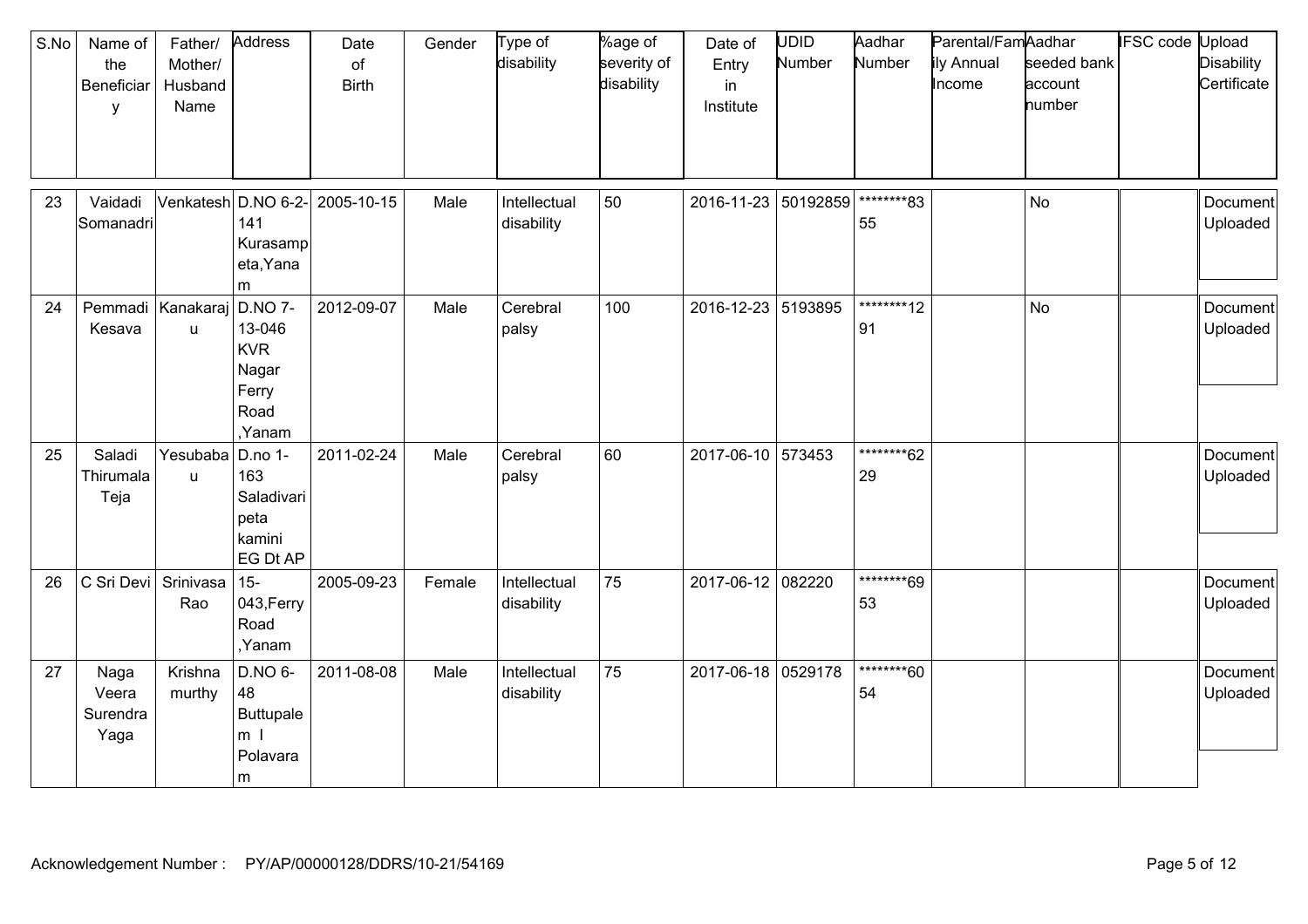| S.No | Name of<br>the<br>Beneficiar<br>$\mathsf{V}$ | Father/<br>Mother/<br>Husband<br>Name      | Address                                           | Date<br>of<br><b>Birth</b> | Gender | Type of<br>disability           | %age of<br>severity of<br>disability | Date of<br>Entry<br>in<br>Institute | <b>UDID</b><br>Number | Aadhar<br>Number     | Parental/FamAadhar<br>ily Annual<br>Income | seeded bank<br>account<br>number | <b>IFSC</b> code | Upload<br><b>Disability</b><br>Certificate |
|------|----------------------------------------------|--------------------------------------------|---------------------------------------------------|----------------------------|--------|---------------------------------|--------------------------------------|-------------------------------------|-----------------------|----------------------|--------------------------------------------|----------------------------------|------------------|--------------------------------------------|
| 28   | Chevuri<br>Mohit Sri<br>Sai                  | Rudra<br>veera<br>Venkata<br>Ravi<br>kumar | D.No 4-3<br>Prakasam<br>street<br>Penugond<br>a   | 2007-08-27                 | Male   | Autism<br>spectrum<br>disorder  | 90                                   | 2017-06-18 0553508                  |                       | ********29<br>$00\,$ |                                            |                                  |                  | <b>Document</b><br>Uploaded                |
| 29   | Yanapu<br>Sri<br>praneeth<br>Sai             | Sravan<br>kumar                            | 069<br>Venkat<br>nagar,<br>Yanam                  | $D.NO$ 4-1- 2015-05-30     | Male   | Cerebral<br>palsy               | 90                                   | 2017-06-18                          | 70553703              |                      |                                            |                                  |                  | Document<br>Uploaded                       |
| 30   | Veera<br>Naga Devi<br>Gangabat<br>hula       | Vishnu<br>Chakram                          | D.NO 9-2-<br><b>113 UKV</b><br>nagar,<br>Yaanam   | 2004-11-11                 | Male   | Multiple<br><b>Disabilities</b> | 60                                   | 2017-06-18 70529403                 |                       |                      |                                            |                                  |                  | Document<br>Uploaded                       |
| 31   | Durga<br>Bhavani<br>Nama                     | Jagayya                                    | <b>130 UKV</b><br>nagar,<br>Yanam                 | $D.NO$ 9-2- 2004-05-20     | Female | Cerebral<br>palsy               | 40                                   | 2017-06-18                          | 07052946              | ********44<br>35     |                                            |                                  |                  | Document<br>Uploaded                       |
| 32   | Faramsetti<br>Supriya                        | Govindu                                    | $D.NO$ 4-1-<br>006<br>Venkata<br>Nagar, Ya<br>nam | 2013-02-23                 | Female | Multiple<br><b>Disabilities</b> | 40                                   | 2017-07-15                          | 05045171<br>5         | ********17<br>20     |                                            |                                  |                  | Document<br>Uploaded                       |
| 33   | Akula<br>Abhiram                             | Srinivas                                   | 029<br>Fisheman<br>pea<br>Metakuru,<br>Yanam      | D.NO 1-9- 2015-06-24       | Male   | Intellectual<br>disability      | 40                                   | 2018-06-13                          | 003403                | ********84<br>28     |                                            |                                  |                  | Document<br>Uploaded                       |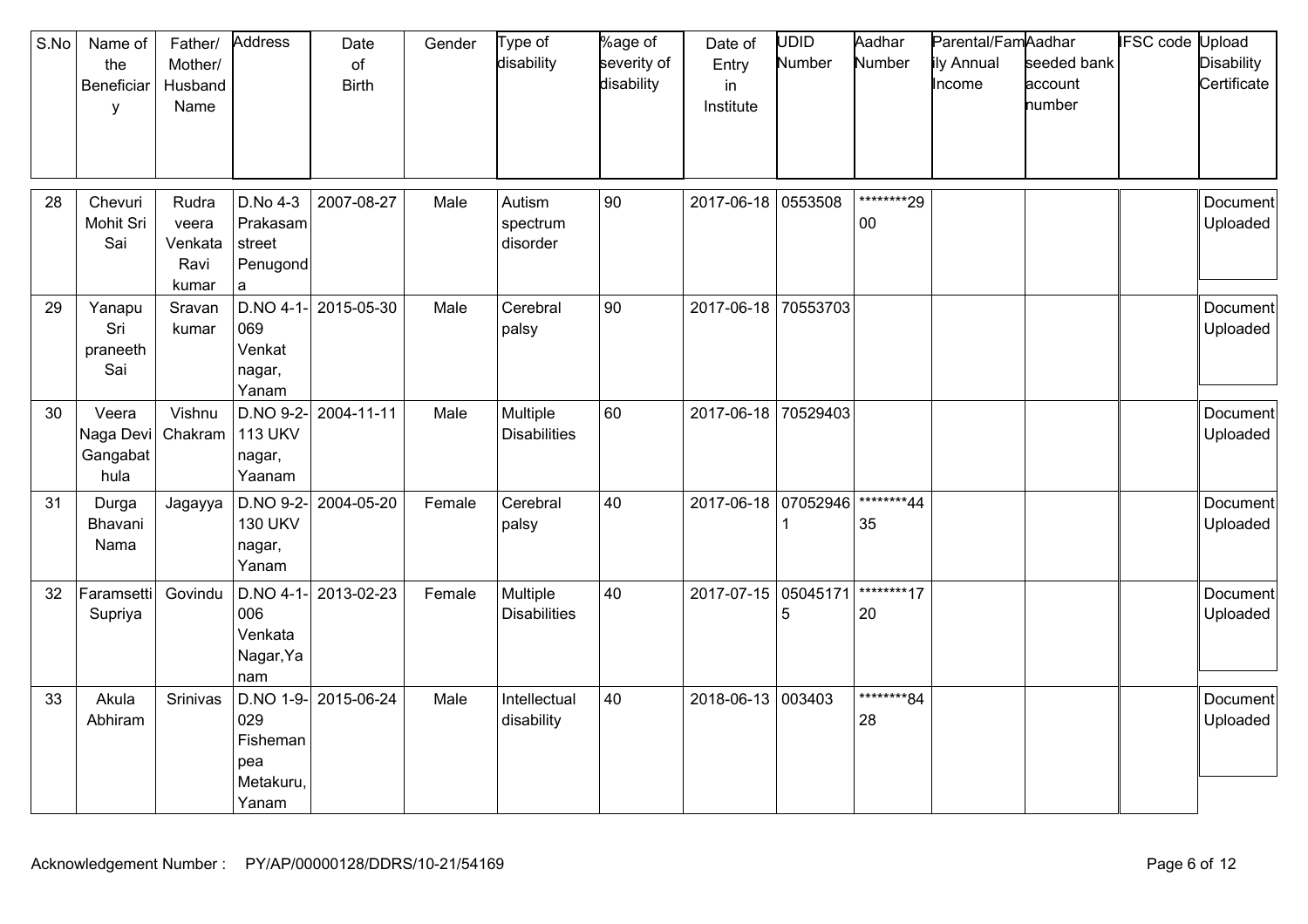| S.No | Name of<br>the<br>Beneficiar<br>y | Father/<br>Mother/<br>Husband<br>Name | Address                                                                              | Date<br>of<br><b>Birth</b> | Gender | Type of<br>disability           | %age of<br>severity of<br>disability | Date of<br>Entry<br>in<br>Institute | <b>UDID</b><br>Number | Aadhar<br>Number              | Parental/FamAadhar<br>ily Annual<br>Income | seeded bank<br>account<br>number | <b>IFSC</b> code | Upload<br><b>Disability</b><br>Certificate |
|------|-----------------------------------|---------------------------------------|--------------------------------------------------------------------------------------|----------------------------|--------|---------------------------------|--------------------------------------|-------------------------------------|-----------------------|-------------------------------|--------------------------------------------|----------------------------------|------------------|--------------------------------------------|
| 34   | Revu<br>Josef                     | bhyraswa<br>my                        | D.No 6-6-<br>032<br>Ayyanna<br>Nagar<br>Yanam                                        | 2011-12-21                 | Male   | Cerebral<br>palsy               | 60                                   | 2018-07-02 0905671                  |                       | ********46<br>32              |                                            |                                  |                  | Document<br>Uploaded                       |
| 35   | Karri<br>Sathish                  | Gangadha<br>ra Rao                    | D.No. 5-<br>8-319<br>Giriyampe<br>ta<br>Yanama                                       | 2007-07-24                 | Male   | Intellectual<br>disability      | 60                                   | 2017-07-07                          | 0897965               | ********78<br>70              |                                            |                                  |                  | Document<br>Uploaded                       |
| 36   | Kudipudi<br>Nikitha<br>Pravallika | Ramakrish<br>ana                      | D. No. 5-<br>59,<br>Kundalam<br>ma<br>Cheruvu<br>Vegayam<br>mapeta<br>R.C.Pura<br>m. | 2013-05-25                 | Female | Intellectual<br>disability      | 90                                   | 2018-07-16 0901489                  |                       | ********35<br>64              |                                            |                                  |                  | Document<br>Uploaded                       |
| 37   | Kollu Sri<br>Manikanta            | Durga<br>Prasad                       | D.No. 7-<br>12-073<br>Giriyampe<br>ta<br>Yanama                                      | 2015-06-26                 | Male   | Multiple<br><b>Disabilities</b> | 60                                   | 2019-06-12                          | 0001                  | ********24<br>10 <sup>°</sup> |                                            |                                  |                  | Document<br>Uploaded                       |
| 38   | Kaladi<br>Mahesh                  | Chitti<br>Babu                        | D.No. 5-<br>10-071<br>Savitri<br>Nagar<br>Yanama                                     | 2004-08-01                 | Male   | Multiple<br><b>Disabilities</b> | 75                                   | 2019-06-12 0897642                  |                       | ********37<br>14              |                                            |                                  |                  | Document<br>Uploaded                       |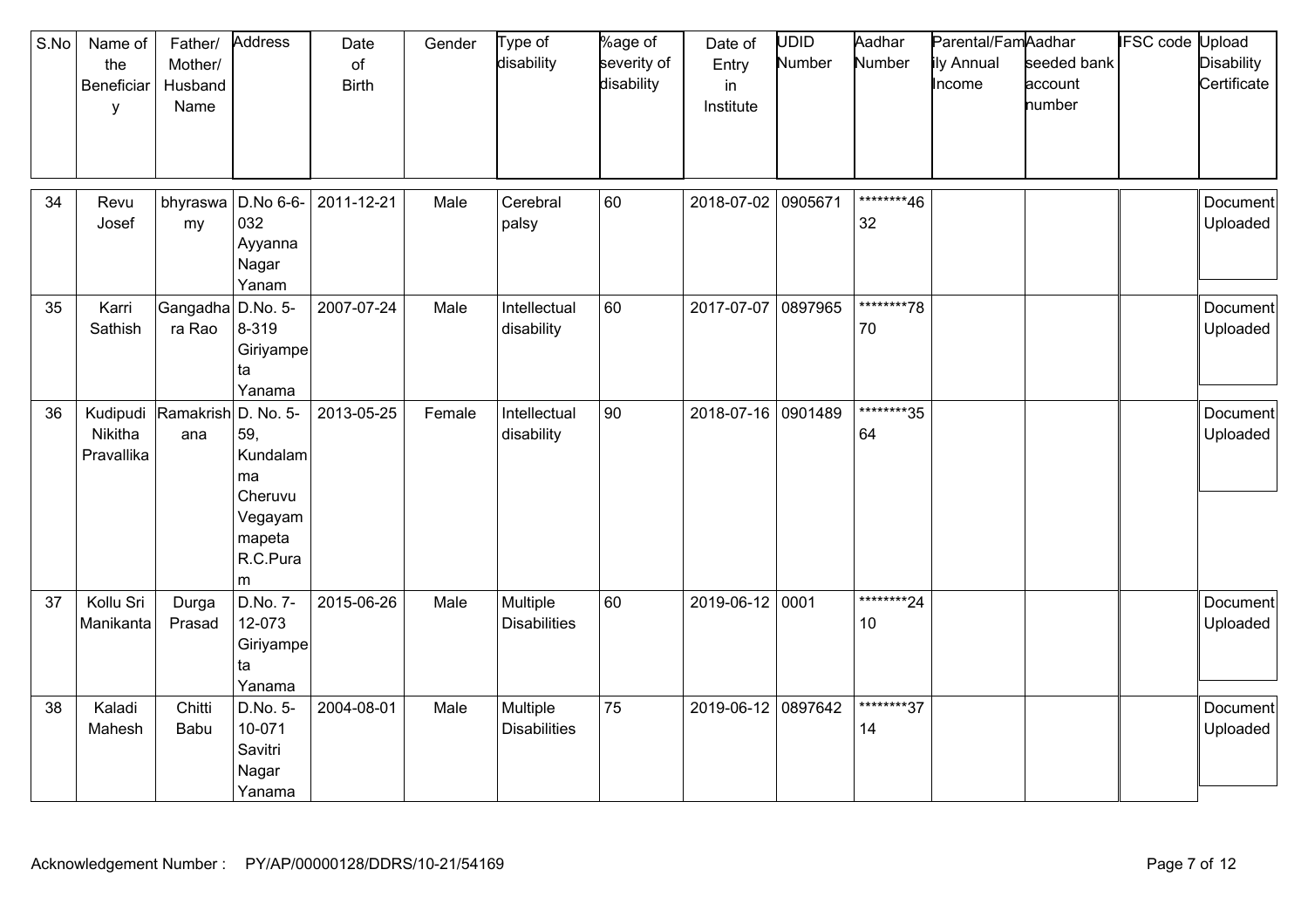| S.No | Name of<br>the<br>Beneficiar<br>У              | Father/<br>Mother/<br>Husband<br>Name | Address                                           | Date<br>of<br><b>Birth</b> | Gender | Type of<br>disability           | %age of<br>severity of<br>disability | Date of<br>Entry<br>in<br>Institute | UDID<br>Number | Aadhar<br>Number  | Parental/FamAadhar<br>ily Annual<br>Income | seeded bank<br>account<br>number | <b>IFSC</b> code | Upload<br><b>Disability</b><br>Certificate |
|------|------------------------------------------------|---------------------------------------|---------------------------------------------------|----------------------------|--------|---------------------------------|--------------------------------------|-------------------------------------|----------------|-------------------|--------------------------------------------|----------------------------------|------------------|--------------------------------------------|
| 39   | Koppadi<br>Lakshman                            | Sathi babu                            | D.No. 5-<br>12-19 Old<br>Rajiv<br>Nagar<br>Yanama | 2005-06-18                 | Male   | Multiple<br><b>Disabilities</b> | 60                                   | 2019-06-12                          | 2016NEU<br>258 | *********25<br>49 |                                            |                                  |                  | Document<br>Uploaded                       |
| 40   | Dasari<br>Pradeep<br>Kumar                     | Praksah<br>Rao                        | D.no 6-2-<br>201, Kuras<br>apet<br>Yanam          | 2005-02-28                 | Male   | Intellectual<br>disability      | 40                                   | 2020-06-12                          |                | ********46<br>37  |                                            |                                  |                  | Document<br>Uploaded                       |
| 41   | ChinthalaP Subraman<br>udi Poorna<br>Bhanuteja | yam                                   | D.No 8-1<br>097<br>Zicriyana<br>gar, Yana<br>m    | 2006-10-21                 | Male   | Hearing<br>impairment           | 100                                  | 2020-06-12                          |                | *********28<br>55 |                                            |                                  |                  | <b>Document</b><br>Uploaded                |
| 42   | Pala<br>Durga<br>Malleswari                    | <b>Baktha</b><br>Prahladha            | D.No.5-<br>13-272<br>Savithiri<br>nagar<br>Yanam  | 2005-10-05                 | Female | Intellectual<br>disability      | 50                                   | 2020-06-12                          |                | ********19<br>55  |                                            |                                  |                  | Document<br>Uploaded                       |
| 43   | Ponnada<br>Abhi                                | Srinivas                              | D.No.6-4-<br>056<br>Ayyanna<br>nagar<br>Yanam     | 2007-08-17                 | Male   | Intellectual<br>disability      | 65                                   | 2020-06-14                          |                | *********27<br>86 |                                            |                                  |                  | Document<br>Uploaded                       |
| 44   | Vaddi<br>Rama<br>Krishna                       | Balakrishn D.No.8-2-<br>a             | 004<br>Sidhardha<br>nagar, Ya<br>nam              | 2010-06-21                 | Male   | Hearing<br>impairment           | 80                                   | 2020-06-15                          | 0898097        | ********60<br>19  |                                            |                                  |                  | Document<br>Uploaded                       |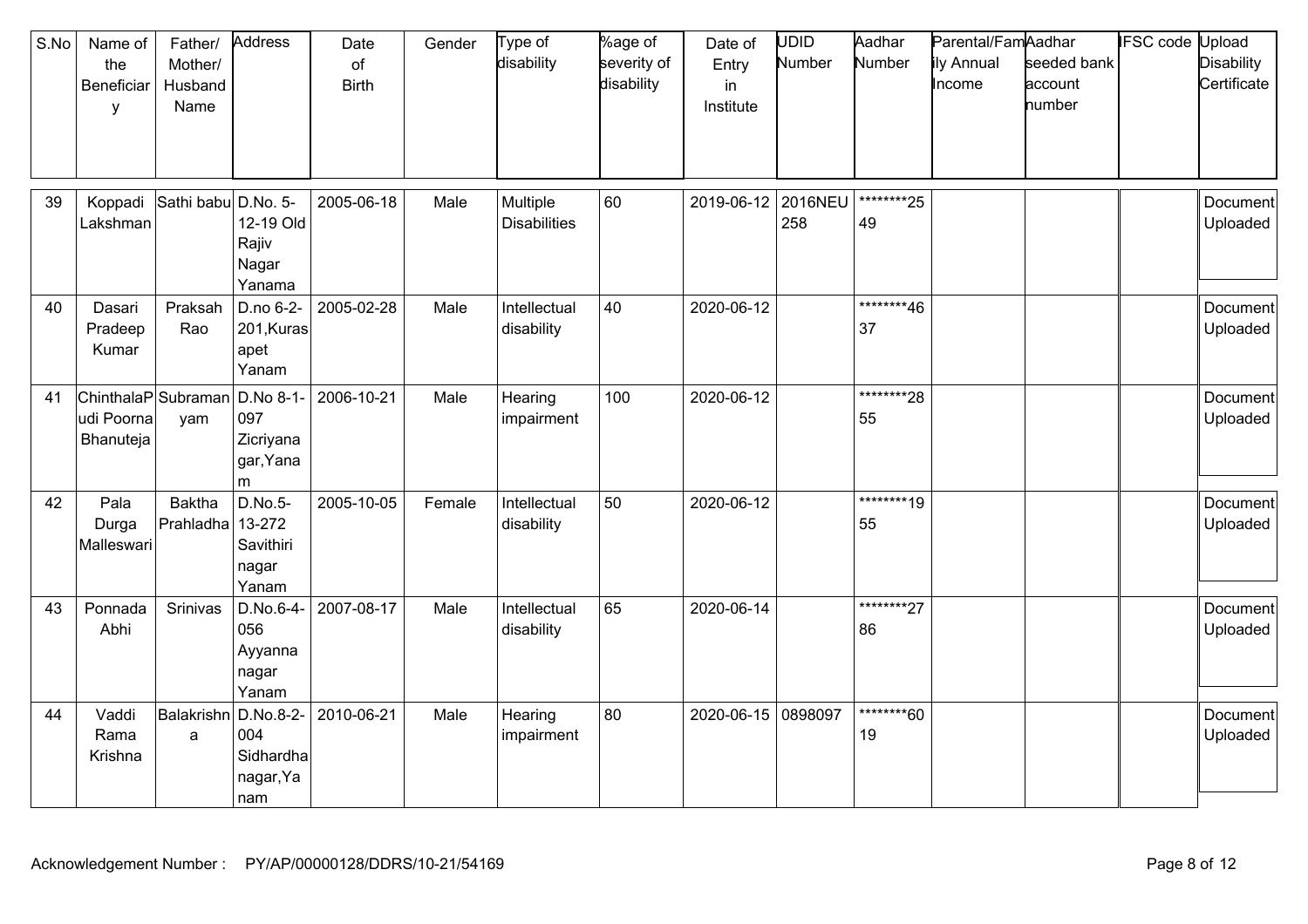| S.No | Name of<br>the<br>Beneficiar<br>$\mathsf{v}$             | Father/<br>Mother/<br>Husband<br>Name            | Address                                          | Date<br>of<br><b>Birth</b> | Gender | Type of<br>disability           | %age of<br>severity of<br>disability | Date of<br>Entry<br>in<br>Institute | <b>UDID</b><br>Number | Aadhar<br>Number  | Parental/FamAadhar<br>ily Annual<br>Income | seeded bank<br>account<br>number | <b>IFSC code Upload</b> | <b>Disability</b><br>Certificate |
|------|----------------------------------------------------------|--------------------------------------------------|--------------------------------------------------|----------------------------|--------|---------------------------------|--------------------------------------|-------------------------------------|-----------------------|-------------------|--------------------------------------------|----------------------------------|-------------------------|----------------------------------|
| 45   | Chilakalap<br>udi Sri<br>Veerabenk<br>ata Lalitha        | Eswara<br>charyalu                               | D.No.4-1-<br>098<br>Venkata<br>NagarYan<br>am    | 2005-12-02                 | Female | Intellectual<br>disability      | 75                                   | 2020-06-22                          |                       | *********73<br>53 |                                            |                                  |                         | Document<br>Uploaded             |
| 46   | Malladi<br>Divya                                         | Posayya                                          | D.No 1-9-<br>028<br>Mettakuru<br>Yanam           | 2005-08-18                 | Female | Intellectual<br>disability      | 50                                   | 2020-06-22                          |                       | *********62<br>40 |                                            |                                  |                         | Document<br>Uploaded             |
| 47   | Kollu Baby                                               | Samyal                                           | D.No 7-<br>12-040<br>Francthip<br>pa, Yanam      | 2005-12-30                 | Female | Muscular<br>dystrophy           | 90                                   | 2020-06-27                          |                       | ********47<br>79  |                                            |                                  |                         | Document<br>Uploaded             |
| 48   | Pilli Satya<br>kumari                                    | Hari                                             | D.no 6-3-<br>043<br>kurasamp<br>eta, Yana<br>m   | 2011-07-14                 | Female | Multiple<br><b>Disabilities</b> | 50                                   | 2020-06-27                          |                       | *********53<br>85 |                                            |                                  |                         | <b>Document</b><br>Uploaded      |
| 49   | Yarram<br>Setti Sama<br>Veerabadr<br>a Shekar            | Sruya<br>chandra<br>Vishnu<br>Chakra<br>Dara rao | D.No 10-<br>7-043<br>Kanakala<br>peta, Yana<br>m | 2007-12-05                 | Male   | Intellectual<br>disability      | 60                                   | 2020-06-27                          | 0908473               | ********77<br>16  |                                            |                                  |                         | <b>Document</b><br>Uploaded      |
| 50   | Polisetti<br>Veera<br>Venkata<br>Vinay<br>Satya<br>Surya | Venkates<br>wararao                              | D.No 10-<br>6-036<br>Kanakala<br>peta,<br>Yanam  | 2015-01-08                 | Male   | Intellectual<br>disability      | 40                                   | 2021-06-10 0914860                  |                       | *********15<br>89 |                                            |                                  |                         | Document<br>Uploaded             |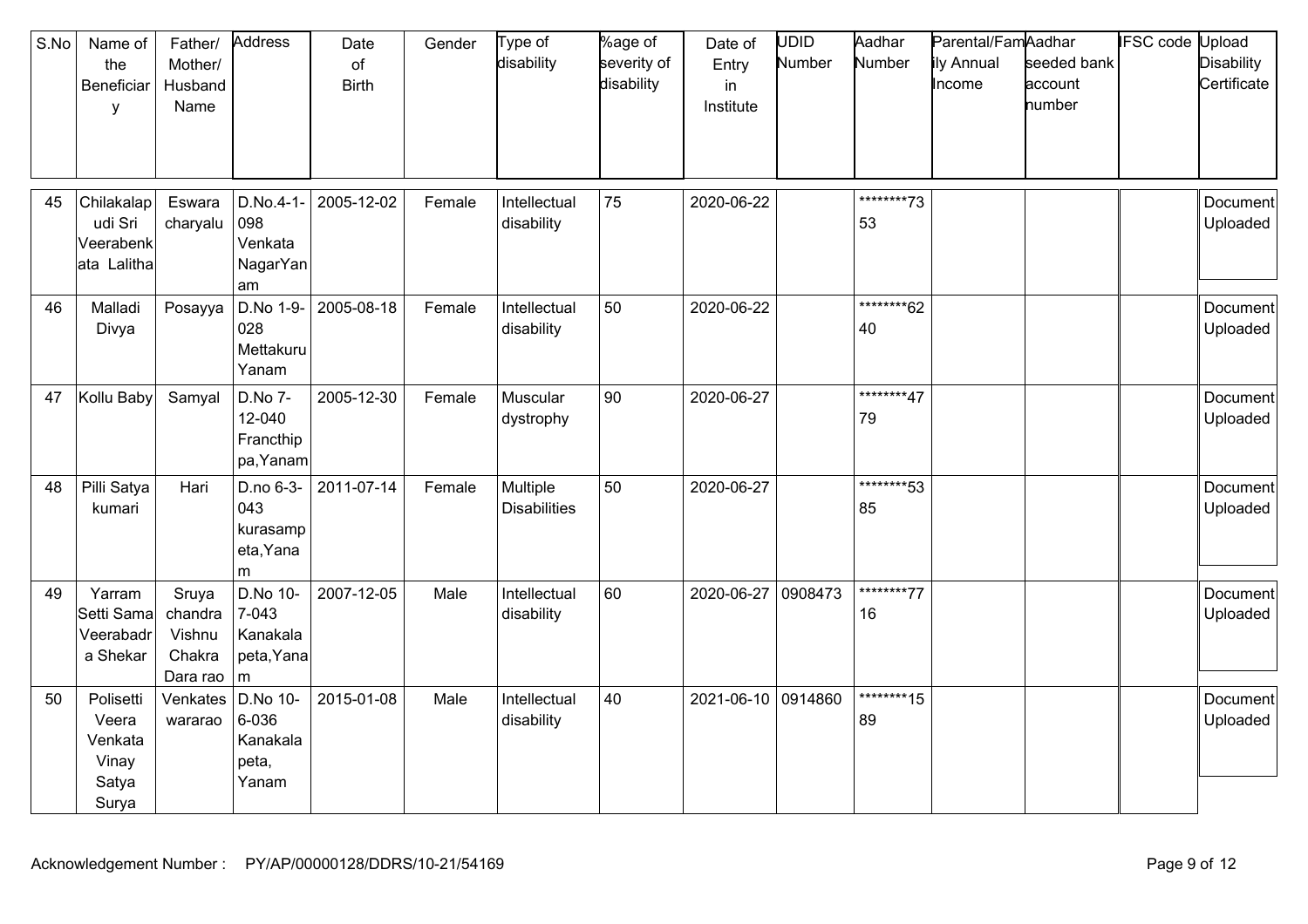| S.No | Name of<br>the<br>Beneficiar<br>y   | Father/<br>Mother/<br>Husband<br>Name | Address                                                            | Date<br>of<br><b>Birth</b> | Gender | Type of<br>disability      | %age of<br>severity of<br>disability | Date of<br>Entry<br>in<br>Institute | <b>UDID</b><br>Number | Aadhar<br>Number  | Parental/FamAadhar<br>ily Annual<br>Income | seeded bank<br>account<br>number | <b>IFSC</b> code | Upload<br><b>Disability</b><br>Certificate |
|------|-------------------------------------|---------------------------------------|--------------------------------------------------------------------|----------------------------|--------|----------------------------|--------------------------------------|-------------------------------------|-----------------------|-------------------|--------------------------------------------|----------------------------------|------------------|--------------------------------------------|
| 51   | Sangadi<br>Yesu Raju                | Srinivasa                             | 050<br>Kothapeta<br>,Yanam                                         | D.NO 9-5- 2008-08-04       | Male   | Cerebral<br>palsy          | 60                                   | 2012-03-16                          | 160702                | *********54<br>22 |                                            |                                  |                  | Document<br>Uploaded                       |
| 52   | Dadala<br>Abilash                   | Kiran<br>kumar                        | D.NO 6-<br>6019<br>Farampet<br>a,New<br>Rajeev<br>Nagar, Ya<br>nam | 2005-09-13                 | Male   | Intellectual<br>disability | 40                                   | 2012-04-10                          | 0373945               | ********71<br>01  |                                            |                                  |                  | Document<br>Uploaded                       |
| 53   | Dasaym<br>Abiram                    | Mahima<br>Suresh                      | D.no 6-7-<br>121<br>Farampet<br>a, Yanam                           | 2005-12-31                 | Male   | Intellectual<br>disability | 40                                   | 2013-01-21                          | 0290874               | *********34<br>78 |                                            |                                  |                  | Document<br>Uploaded                       |
| 54   | Moyya<br>Srivalli                   | Suribabu                              | D.no 17-<br>10-306,<br>Swarndra<br>colony,<br>Kakinada             | 2010-09-23                 | Female | Cerebral<br>palsy          | 80                                   | 2013-10-30 0156575                  |                       | ********99<br>47  |                                            |                                  |                  | Document<br>Uploaded                       |
| 55   | Illingi<br>Radha<br>Krishnave<br>ni | Perraju                               | D.No 5-8-<br>142,<br>Giriyam<br>pet,<br>Yanam                      | 2003-10-25                 | Female | Intellectual<br>disability | 70                                   | 2016-06-17                          | 0680349               | ********58<br>32  |                                            |                                  |                  | Document<br>Uploaded                       |
| 56   | Dadala<br>Prem<br>Vinaya            | Durga<br>Balaji                       | D.no 2-<br>3002<br>Amedkar<br>Nagar<br>Yanam,                      | 2011-11-16                 | Male   | Intellectual<br>disability | 60                                   | 2019-06-12                          | 0085210               | ********39<br>63  |                                            |                                  |                  | Document<br>Uploaded                       |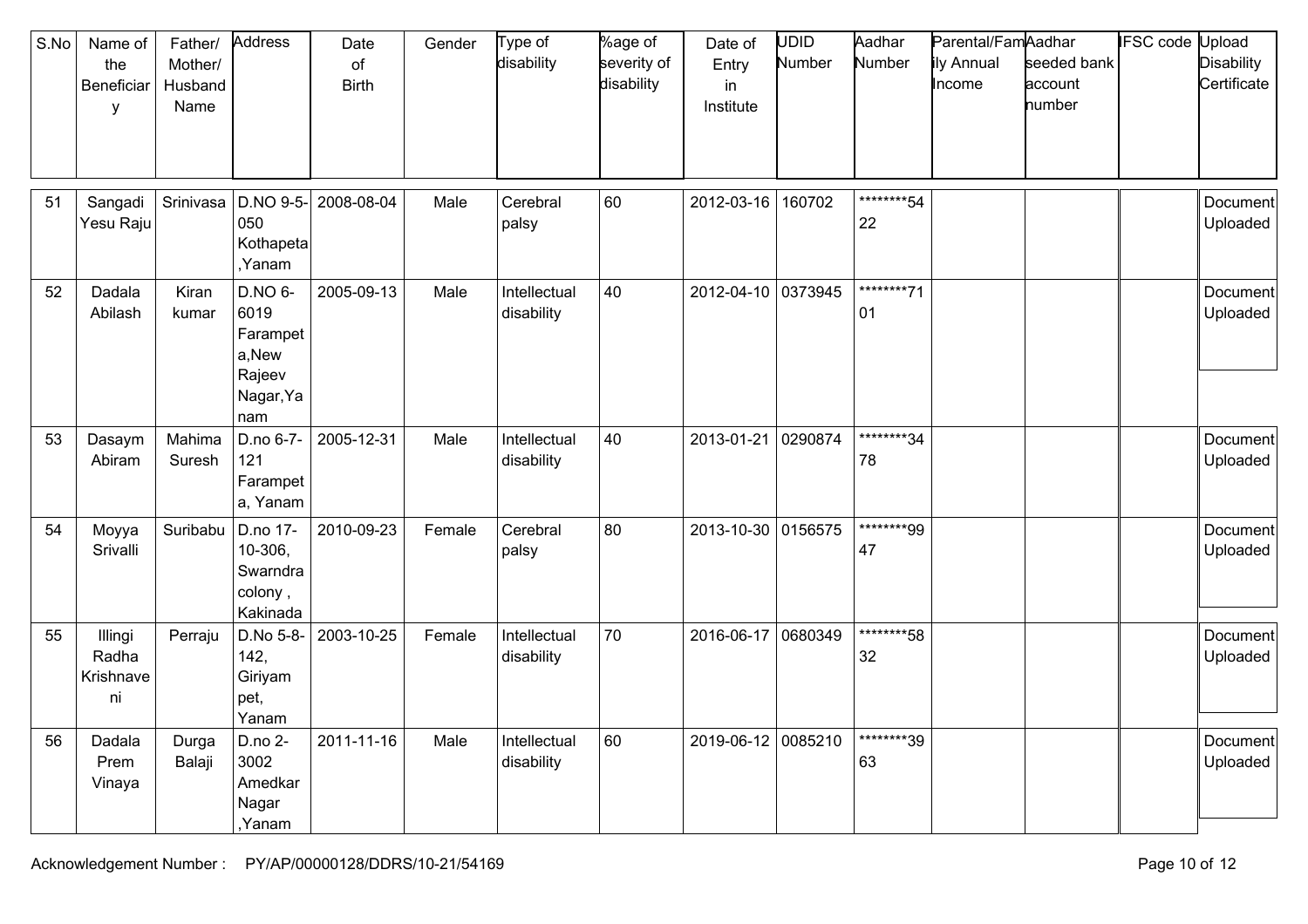| S.No | Name of<br>the<br>Beneficiar<br>y     | Father/<br>Mother/<br>Husband<br>Name | Address                                          | Date<br>of<br><b>Birth</b> | Gender | Type of<br>disability          | %age of<br>severity of<br>disability | Date of<br>Entry<br>in<br>Institute | <b>UDID</b><br>Number | Aadhar<br>Number  | Parental/FamAadhar<br>ily Annual<br>Income | seeded bank<br>account<br>number | <b>IFSC</b> code | Upload<br><b>Disability</b><br>Certificate |
|------|---------------------------------------|---------------------------------------|--------------------------------------------------|----------------------------|--------|--------------------------------|--------------------------------------|-------------------------------------|-----------------------|-------------------|--------------------------------------------|----------------------------------|------------------|--------------------------------------------|
| 57   | Nakka<br>Diksha<br>Madhuri            | Nagaraju                              | D.no 5-3-<br>195<br>Dariyalath<br>ippa,<br>Yanam | 2012-07-08                 | Female | Hearing<br>impairment          | 100                                  | 2016-11-21                          | 156988                | *********54<br>19 |                                            |                                  |                  | Document<br>Uploaded                       |
| 58   | Yuva Raj<br>prathap<br><b>Bathina</b> | Sataynara<br>yana                     | 079<br>Farampet<br>a, Yanam                      | $D.NO 6-6$ - 2003-12-06    | Male   | Autism<br>spectrum<br>disorder | 40                                   | 2017-07-17                          | 0529490               | ********19<br>33  |                                            |                                  |                  | Document<br>Uploaded                       |
| 59   | Kamidi<br>Diviya                      | Mariya<br>Dasu                        | D.no 6-7-<br>142<br>Farampet<br>a Yanam          | 2008-01-28                 | Female | Cerebral<br>palsy              | 40                                   | 2018-07-18 0791438                  |                       |                   |                                            |                                  |                  | Document<br>Uploaded                       |
| 60   | olu<br>Lavanya                        | Dhandupr Nookaraju                    | D.No 9-3-<br>102<br>Bheem<br>Nagar,<br>Yanam     | 2012-06-21                 | Female | Intellectual<br>disability     | 60                                   | 2019-06-12 0897833                  |                       | *********94<br>74 |                                            |                                  |                  | Document<br>Uploaded                       |
| 61   | Thotharam<br>udi<br>Nandini           | Raju                                  | D.No 9-3-<br>110<br>Bheem<br>Nagar,<br>Yanam     | 2009-02-07                 | Female | Intellectual<br>disability     | 60                                   | 2019-06-12                          |                       |                   |                                            |                                  |                  | Document<br>Uploaded                       |
| 62   | Doddu<br>Vijay                        | Raju                                  | D.No 6-5-<br>056<br>Ayyannag<br>ar,<br>Yanam     | 2011-08-22                 | Female | Cerebral<br>palsy              | 60                                   | 2020-06-12 20040076                 | $\overline{4}$        | *********02<br>77 |                                            |                                  |                  | Document<br>Uploaded                       |